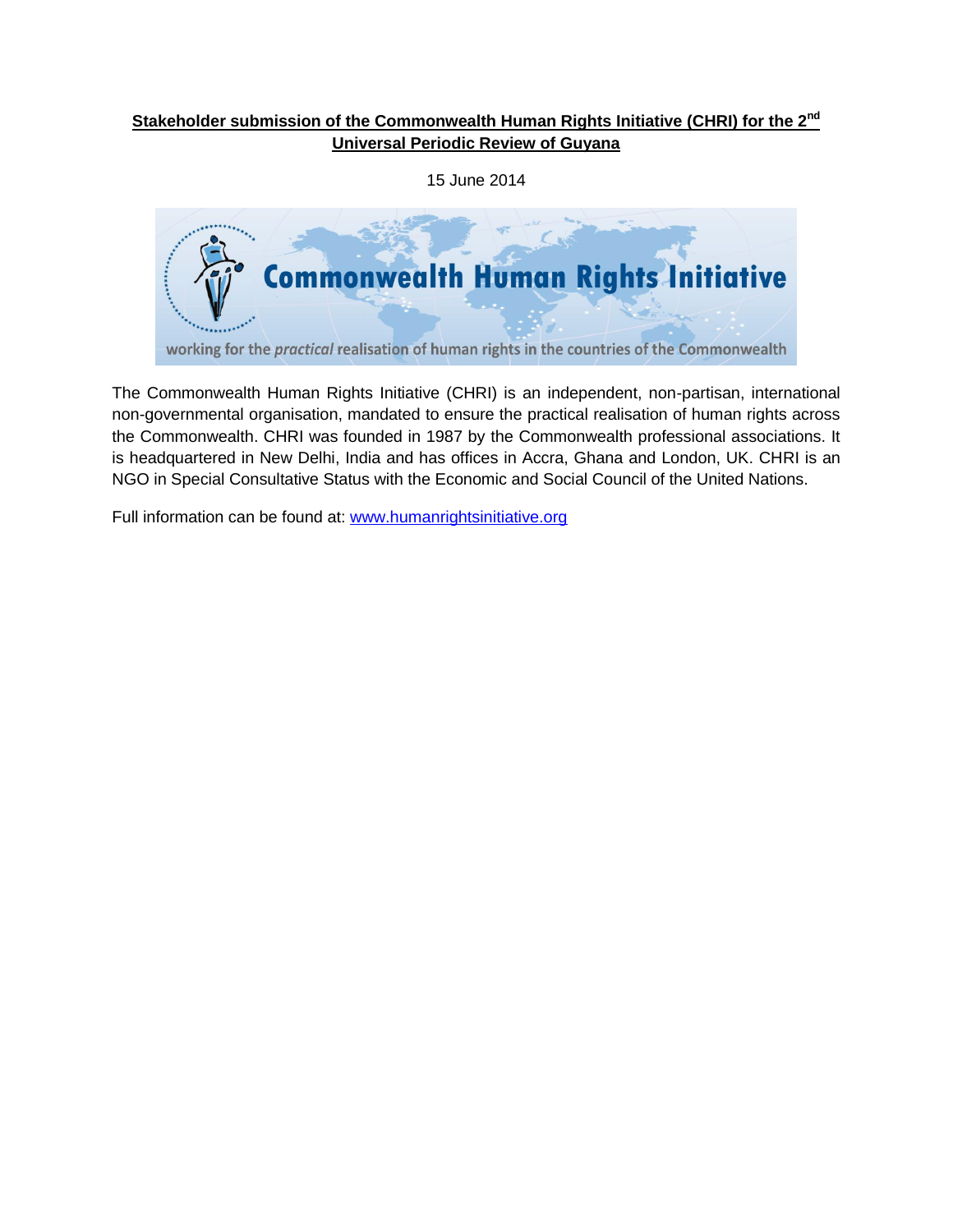## **Commonwealth Human Rights Initiative (CHRI) stakeholder submission for the 2nd Universal Periodic Review of the Guyana Word count: 1731**

This Universal Periodic Review (UPR) stakeholder submission for Guyana includes information on the following areas: cooperation with international human rights mechanisms, the death penalty, torture and ill-treatment, freedom of expression and access to information and sexual orientation and gender identity.

# **A. Cooperation with international human rights mechanisms, core international human rights instruments and their monitoring bodies**

- 1. Since its last UPR, Guyana has not ratified any core international human rights treaties or their optional protocols.
- 2. Guyana has a poor record of treaty reporting. At the time of writing, Guyana has four overdue reports, including a report to the Committee Against Torture, pending since 2008, a report to the Human Rights Committee, pending since 2003, a report to the Committee on the Elimination of Racial Discrimination*,* overdue since 2008, a report to the Committee on the Protection of the Rights of All Migrant Workers and Members of their Families, pending since 2011, and two reports to the Committee on the Rights of the Child (regarding both Optional Protocols), overdue since 2012.
- 3. A visit request by the Special Rapporteur on Torture and Other Cruel, Inhuman and Degrading Treatment or Punishment has been pending since December 2010.
- 4. Guyana does not have a standing invitation for the Special Procedures mandate holders.

### **CHRI recommends that the Government of Guyana:**

- **1. extend an open invitation to all special procedures of the UN Human Rights Council and facilitate, without further delay, the visit of Special Rapporteur on Torture and Other Cruel, Inhuman and Degrading Treatment or Punishment; and**
- *2.* **demonstrate its commitment to the UN human rights mechanisms by complying with its treaty reporting obligations.**

### **B. The death penalty**

 $\overline{\phantom{a}}$ 

- 1. Despite being a *de facto* abolitionist country since 1997, Guyana took an ambiguous position regarding abolition of the death penalty during its last UPR. Whilst Guyana did not respond specifically to the eighteen recommendations on ratifying the second Optional Protocol to the ICCPR and completely abolishing the death penalty, Guyana voluntary pledged to continue its consideration of this issue over the next two years and report its findings to the UNHRC. In 2012, Parliament established a Special Select Committee to examine the possibility of abolishing the death penalty and facilitate a wide national consultation on the subject matter<sup>1</sup>. At the time of writing, no Committee report on the results of deliberations is available.
- 2. Guyana retains a mandatory death penalty for murder and death resulting from armed robbery, piracy, hijacking, terrorism and drug trafficking. A discretionary death sentence is also possible for treason and certain military offences not resulting in death.

<sup>1</sup> Kaieteur News, "Parliament to start review of homosexual, death penalty laws this week", 5 August 2012, at: <http://www.kaieteurnewsonline.com/2012/08/05/parliament-to-start-review-of-homosexual-death-penalty-laws-this-week/> (last accessed 11 June 2014)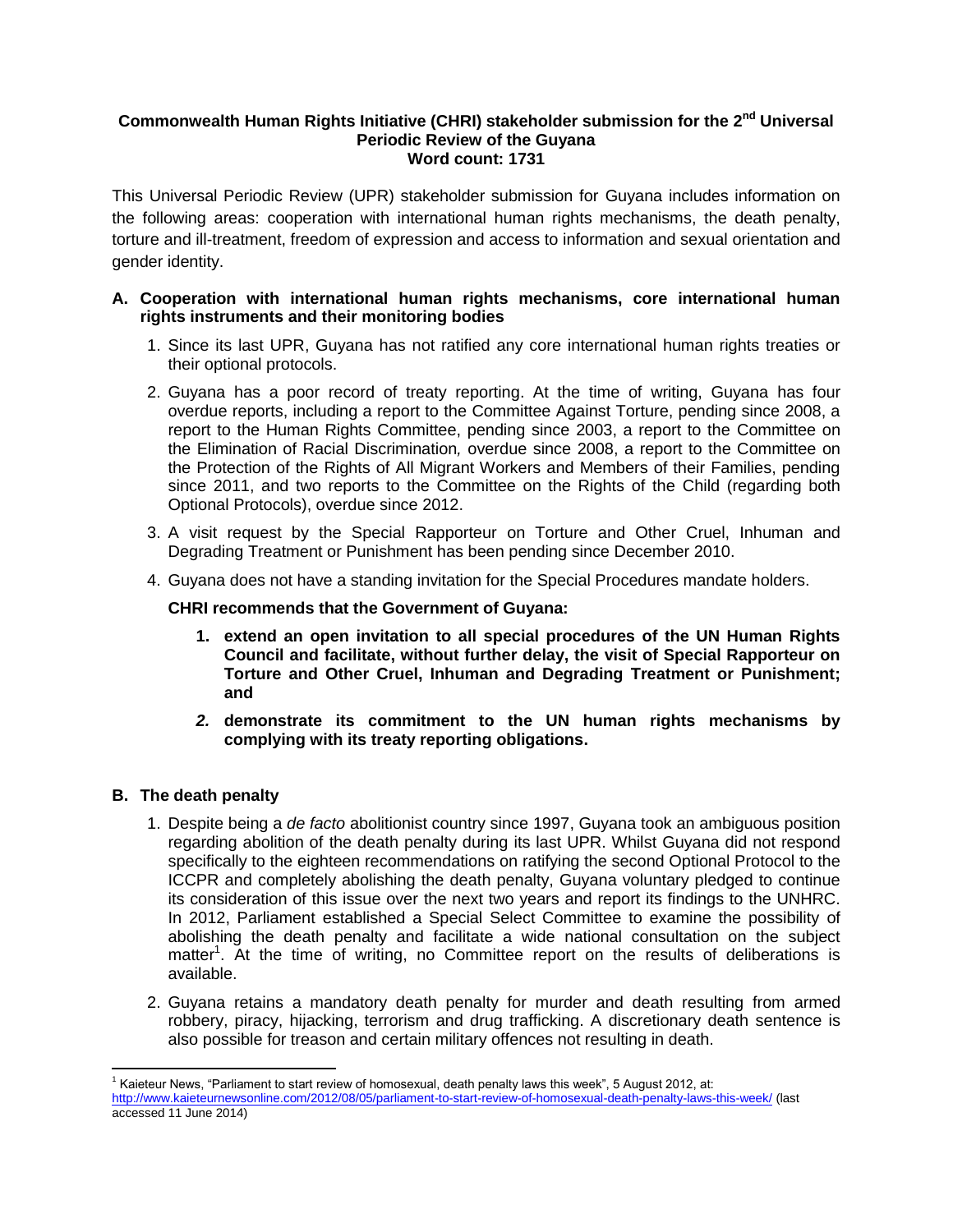3. At least six people were known to be sentenced to death and eleven people had their death sentences commuted to life imprisonment in 2013. At least 25 individuals were on death row by the end of 2013 $^2$ .

#### **CHRI recommends that the Government of Guyana:**

- **1. adopt a formal moratorium on executions and immediately repeal the mandatory death penalty provisions; and**
- **2. intensify efforts to review the possibility of abolishing the death penalty.**

### **C. Torture and ill-treatment**

- 1. Although according to law the national Guyana Police Force is under civilian control, there have been many accusations that the police are manipulated by the government for its own purposes<sup>3</sup>.
- 2. Public confidence in the police is low due to allegations of corruption, brutality and discrimination against members of the public, as well as lack of ability to control gang violence and solve crimes<sup>4</sup>.
- 3. During the intervening period since its last UPR, there have been several reports of alleged police torture and ill-treatment, as well as persistent discrimination against Indo-Guyanese by the predominantly Afro-Guyanese police, ignoring and not providing adequate protection against Afro-Guyanese criminals<sup>5</sup>. In 2011, police officers, accused of torturing a fifteen year old by burning his genitals in order to extract a confession, were freed after the victim and witnesses failed to testify in court<sup>6</sup>. In April 2014, a police officer was arrested for unlawfully assaulting a fifteen-year old boy by shooting him in his mouth in an alleged Russian roulettestyle torture practice<sup>7</sup>. One month later, other police officers were accused of allegedly burning the hands of a detainee in custody following his involvement in a fight with another detainee at a police station $8$ .
- 4. The Police Complaints Authority (PCA) in charge of investigating complaints of police misconduct does not have an independent investigation unit. The PCA refers all cases to the Commissioner of Police for investigation, thus, endangering impartiality of investigations, and often resulting in delays<sup>9</sup>. Furthermore, the PCA is completely dependent on the Ministry of Home Affairs for its staffing and budgetary requirements.

#### **CHRI recommends that the Government of Guyana:**

**1. take all necessary measures to prevent torture and ill-treatment by law enforcement;** 

 $\overline{\phantom{a}}$ 

 $2$  Amnesty International, "Death sentences and executions in 2013", 2014, at:

[http://www.amnesty.org.uk/sites/default/files/amnesty\\_death\\_penalty\\_report\\_2014\\_final.pdf](http://www.amnesty.org.uk/sites/default/files/amnesty_death_penalty_report_2014_final.pdf) (last accessed 11 June 2014) 3 Freedom House, Guyana, 2013, at[: http://freedomhouse.org/report/freedom-world/2013/guyana#.U5fr\\_XbbrFw](http://freedomhouse.org/report/freedom-world/2013/guyana#.U5fr_XbbrFw) (last accessed 12 June 2014) <sup>4</sup> UNDP, "Caribbean human development report – human development and the shift to better citizen security", 2012 , at:

[http://www.undp.org/content/dam/undp/library/corporate/HDR/Latin%20America%20and%20Caribbean%20HDR/C\\_bean\\_HDR\\_Jan](http://www.undp.org/content/dam/undp/library/corporate/HDR/Latin%20America%20and%20Caribbean%20HDR/C_bean_HDR_Jan25_2012_3MB.pdf)

<sup>&</sup>lt;u>[25\\_2012\\_3MB.pdf](http://www.undp.org/content/dam/undp/library/corporate/HDR/Latin%20America%20and%20Caribbean%20HDR/C_bean_HDR_Jan25_2012_3MB.pdf)</u> (last accessed 12 June 2014)<br><sup>5</sup> Freedom House, Guyana, 2013, at: <u>http://freedomhouse.org/report/freedom-world/2013/guyana#.U5fr\_XbbrFw</u> (last accessed 12

June 2014) 6 Jamaica observer, "Guyanese police freed in high profile torture case", 5 January 2011, at:

<sup>&</sup>lt;u><http://www.jamaicaobserver.com/latestnews/Guyanese-police-freed-in-high-profile-torture-case></u> (last accessed 12 June 2014)<br><sup>7</sup> Guyana Times, "Cops charged for Alex Griffith's shooting", 10 June 2014, at: <u>http://www.guyan</u>

accessed 12 June 2014)<br><sup>8</sup> Kaieteur News, "Police set fire to prisoner's hands", 3 June 2014, at: <u>http://www.kaieteurnewsonline.com/2014/06/03/another-case-</u> <u>of-alleged-police-brutalitypolice-set-fire-to-prisoners-hands/</u>, (last accessed 12 June 2014)<br><sup>9</sup> Stabroek News, "The future of Guyana's Police Complaints Authority", 31 August 2010, at:

<http://www.stabroeknews.com/2010/guyana-review/08/31/law-order-the-future-of-guyana%E2%80%99s-police-complaints-authority/> (last accessed 12 June 2014)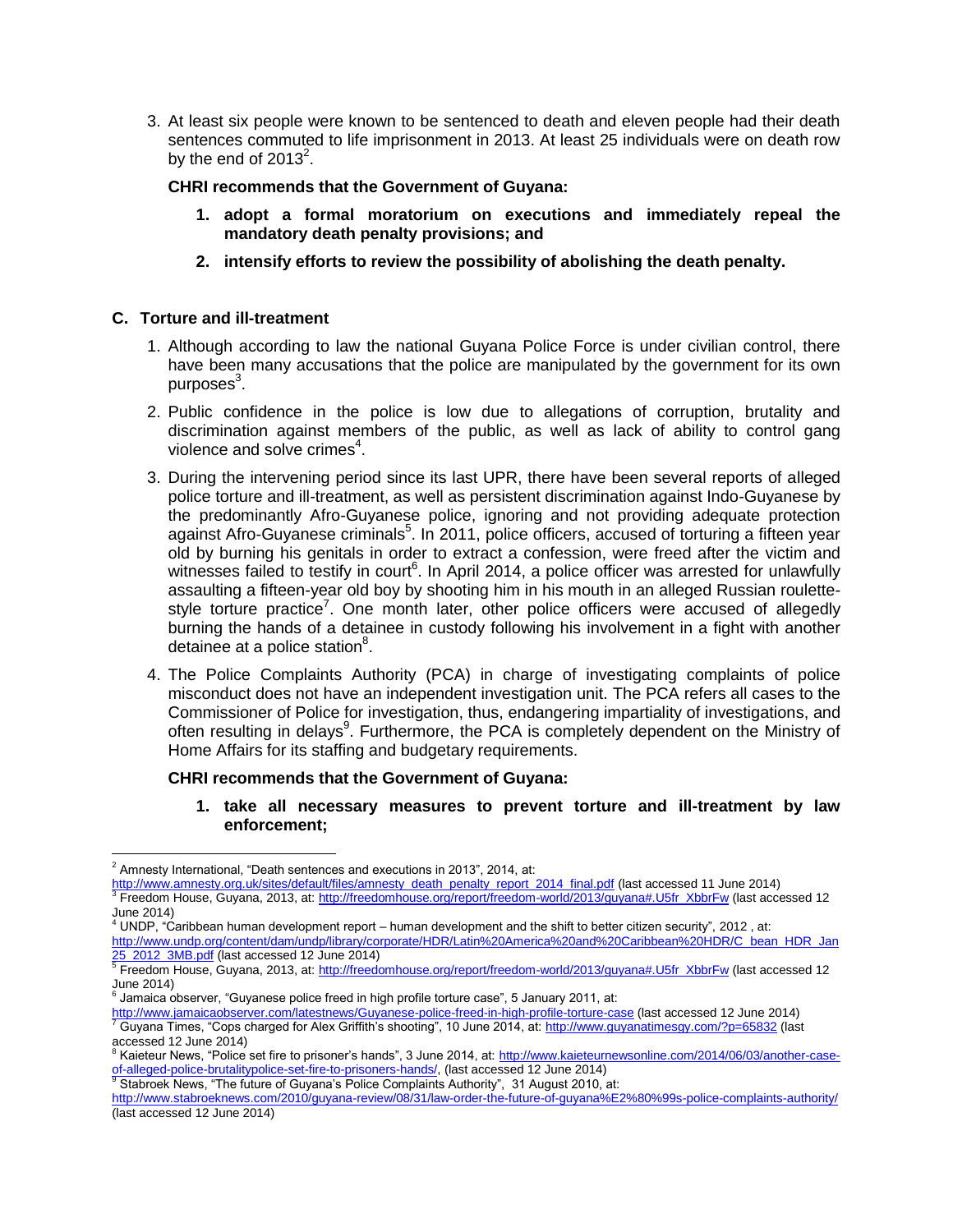- **2. fully implement the principles of the Convention against Torture and Other Cruel, Inhuman or Degrading Treatment or Punishment; and**
- **3. work to ensure the successful functioning of an independent police oversight mechanism and impartial police complaints and misconduct authority in compliance with international standards.**

### **D. Freedom of expression and access to information**

- 1. Although the Constitution of Guyana provides for freedom of speech and of the press, a tension persists between the government and the media<sup>10</sup>. The government owns and controls two radio channels and a national TV station, as well as a daily newspaper $^{11}$ . The state-owned media is known to give extended air-time to government spokespeople and limit the coverage of opposition figures. Moreover the government has allegedly interfered with the work of the independent media sector on several occasions. The starkest example of this occurred during the run up to the general elections in 2011, when broadcasting of opposition TV station CNS TV-6 was suspended by Guyana's Advisory Committee on Broadcasting<sup>12</sup>.
- 2. Defamation and libel is regulated under sections 110-114 of the Criminal Code, punishable by up to three years imprisonment<sup>13</sup>. Although at the time of writing, there have not been any recent prosecutions of journalists under the criminal libel laws, a number of civil lawsuits by government officials against journalists have taken place<sup>14</sup>. The most prominent case concerns the pending libel lawsuit, filed in 2010 by a former President against the chief editor and journalist of "Kaieteur News" newspaper<sup>15</sup>.
- 3. In 2011, the government adopted the Broadcast Act, which came into force in 2012. The new law provides for the creation of a Guyana National Broadcasting Authority (hereafter, GNBA), with powers to grant or revoke licenses for private television and radio operators, in order to diversify the print and broadcasting sector, currently dominated by state-owned media. Nevertheless, the law allows the President to appoint six of the seven members of the GNBA and has in practice increased governmental control over the media. By the end of 2013, none of the licensed radio stations have commenced operation and the GNBA has declined to re-issue a private television licence to a private TV station in Linden, which is a well-known opposition stronghold<sup>16</sup>.
- 4. In 2011, the Parliament of Guyana adopted an Access to Information Act, which came into force in 2013. The law sets out a formal path to access information held by public authorities. The law also establishes the post of Commissioner of Information, appointed by the President and responsible for ensuring access to information and effective information management<sup>17</sup>. The law has received criticism as a result of a less than transparent appointment process and the effect this could have on the independence of the office which

[http://www.guyanatimesinternational.com/?p=32131\(](http://www.guyanatimesinternational.com/?p=32131)last accessed 11 June 2014)

l

<sup>&</sup>lt;sup>10</sup> Freedom House, Guyana, 2013, at[: http://freedomhouse.org/report/freedom-world/2013/guyana#.U5fr\\_XbbrFw](http://freedomhouse.org/report/freedom-world/2013/guyana#.U5fr_XbbrFw) (last accessed 11 June 2014)

<sup>&</sup>lt;sup>11</sup> BBC, Guyana Profile, 15 May 2013, at:<http://www.bbc.com/news/world-latin-america-19546912> (last accessed 11 June 2014) <sup>12</sup> International Press Institute, "Guyana TV stations license suspended", 5 October 2011, at[: http://www.freemedia.at/special-](http://www.freemedia.at/special-pages/newssview/article/guyana-tv-stations-license-suspended.html)

<sup>&</sup>lt;u>[pages/newssview/article/guyana-tv-stations-license-suspended.html](http://www.freemedia.at/special-pages/newssview/article/guyana-tv-stations-license-suspended.html)</u> (last accessed 11 June 2014)<br><sup>13</sup> Section 110-114, Criminal Code, at: <u>www.oas.org/juridico/mla/en/guy/en\_guy-int-text-cl\_act.pdf</u> (last accessed 11 June <sup>14</sup> International Press Institute, "Final report on the 2013 IPI mission to Guyana: focus on criminal defamation", 20April 2013, at: <u>[http://www.freemedia.at/fileadmin/resources/application/Guyana\\_Mission\\_Report\\_2013.pdf](http://www.freemedia.at/fileadmin/resources/application/Guyana_Mission_Report_2013.pdf)</u> (last accessed 11 June 2014)<br><sup>15</sup> Guyana Times International, "Jagdeo versus Kissoon libel case continues", 21 February 2014, at:

<sup>16</sup> International Press Institute, "In Guyana, unease over new broadcasting authority", 19 September 2012, at: <http://www.freemedia.at/home/singleview/article/in-guyana-unease-over-new-broadcasting-authority.html> (last accessed 11 June

<sup>2014)&</sup>lt;br><sup>17</sup> Kaieteur News, "Access to Information activated", 23 May 2013, at: <u>http://www.kaieteurnewsonline.com/2013/05/23/access-to-</u> [information-act-activated/](http://www.kaieteurnewsonline.com/2013/05/23/access-to-information-act-activated/) (last accessed 11 June 2014)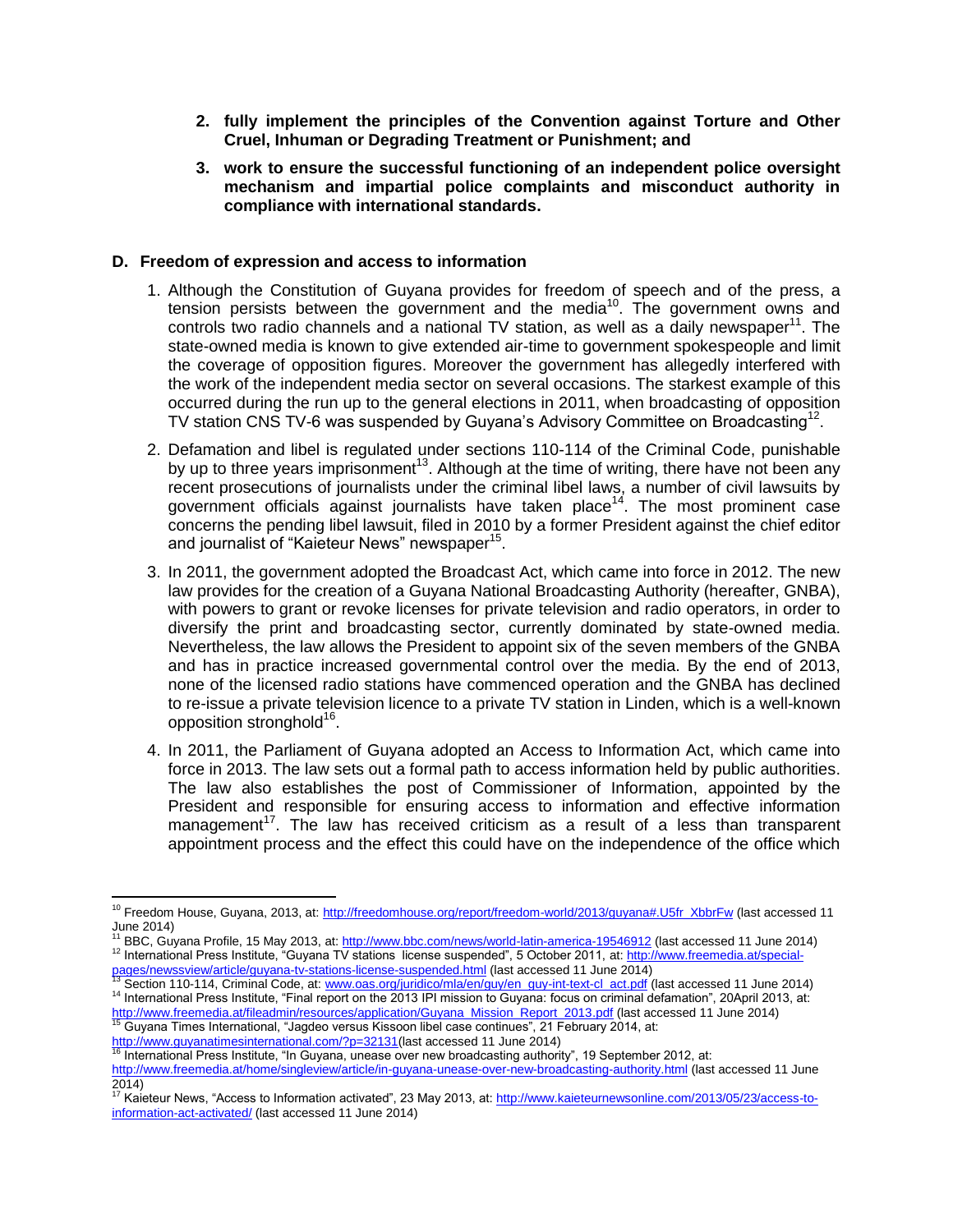is further reliant on the State authorities for staffing and budgets. Moreover, the national exemption clauses have been criticised for being too broad and inclusive<sup>18</sup>.

### **CHRI recommends that the Government of Guyana:**

- 1. **guarantee the right to freedom of expression as enshrined by the Constitution of Guyana and foreseen by the ICCPR; and**
- **2. enact a Right to Information Act compatible with international best practice.**

# **E. Sexual orientation and gender identity**

- 1. During its last UPR, Guyana provided no formal response, despite pledging to consider all seven recommendations that invited Guyana to repeal the laws that criminalise consensual sexual activities between consenting adults of the same sex. In 2012, parliament established a Committee to examine the possibility of decriminalising consensual adult same sex relations and promised to hold a public consultation on the subject<sup>19</sup>. At the time of writing, no Committee report on the results of any such deliberations has been made available.
- 2. At the time of writing, same sex activity between consenting adults remains a criminal offence. Section 352 of the Criminal Code stipulates that "*any male person who commits … any acts of gross indecency with any other male person shall be … liable to imprisonment for two years*" 20 . Section 353 states that anyone who "*attempts to commit buggery; or assaults any person with intent to commit buggery; or being a male, indecently assaults any other*  male person" is guilty of a felony and liable to ten years of imprisonment<sup>21</sup>. Furthermore, section 354 of the Criminal Codes states that "*everyone who commits buggery … shall be*  guilty of felony and liable to imprisonment for life<sup>"22</sup>. The same-sex sexual activity between women is legal.
- 3. In August 2013, a local gay man was murdered, in an apparent hate crime in the village of Mocha. Prior to his death the individual reported receiving regular death threats and being subjected to harassment. At the time of writing, this case remains unsolved $^{23}$ .
- 4. In September 2013, following a four-year law suit by a group of transgender men, the Supreme Court partially repealed the controversial section 153 of the 1893 Guyanese Summary Jurisdiction Act on cross-dressing<sup>24</sup>. The Court ruled that cross-dressing can only be considered a criminal offence if it is done for an "improper purpose". The failure to define what exactly is meant by "improper purpose", however, may be sufficient for arbitrary police arrests of cross-dressers and transgender citizens<sup>25</sup>.
- 5. There is no explicit legislation against discrimination on sexual orientation and gender identity grounds.

 $\overline{\phantom{a}}$ Stabroek News, "A deeply flawed Access to Information bill", 18 July 2011, at:

<http://www.stabroeknews.com/2011/opinion/editorial/07/18/a-deeply-flawed-access-to-information-bill/> (last accessed 11 June 2014) Kaieteur News, "Parliament to start review of homosexual, death penalty laws this week", 5 August 2012, at:

<http://www.kaieteurnewsonline.com/2012/08/05/parliament-to-start-review-of-homosexual-death-penalty-laws-this-week/> (last accessed 11 June 2014)

Section 352, Criminal Code, 1893, at:

[http://www.ilo.org/dyn/natlex/natlex\\_browse.details?p\\_lang=en&p\\_country=GUY&p\\_classification=01.04&p\\_origin=SUBJECT](http://www.ilo.org/dyn/natlex/natlex_browse.details?p_lang=en&p_country=GUY&p_classification=01.04&p_origin=SUBJECT) (last accessed 11 June 2014)

 $^{21}$  Ibid., Section 353.

<sup>22</sup> Ibid., Section 354.

<sup>23</sup> Kaieteur News, "Mocha murder...who killed Delon Melville?", 19 August 2013, at:

<http://www.kaieteurnewsonline.com/2013/08/19/mocha-murderwho-killed-delon-melville> (last accessed 11 June 2014) Section 153, Guyanese Summary Jurisdiction Act, 1893, at: [http://legalaffairs.gov.gy/information/laws-of-guyana/58-chapter-](http://legalaffairs.gov.gy/information/laws-of-guyana/58-chapter-00802-summary-jurisdiction-offences)

<sup>&</sup>lt;u>[00802-summary-jurisdiction-offences](http://legalaffairs.gov.gy/information/laws-of-guyana/58-chapter-00802-summary-jurisdiction-offences)</u> (last accessed 11 June 2014)<br><sup>25</sup> Reuters, "Guyana court rules cross-dressing is not a crime", 9 September 2013, at: <u>http://www.reuters.com/article/2013/09/09/us</u>[guyana-crossdressing-idUSBRE98811V20130909](http://www.reuters.com/article/2013/09/09/us-guyana-crossdressing-idUSBRE98811V20130909) (last accessed 11 June 2014)